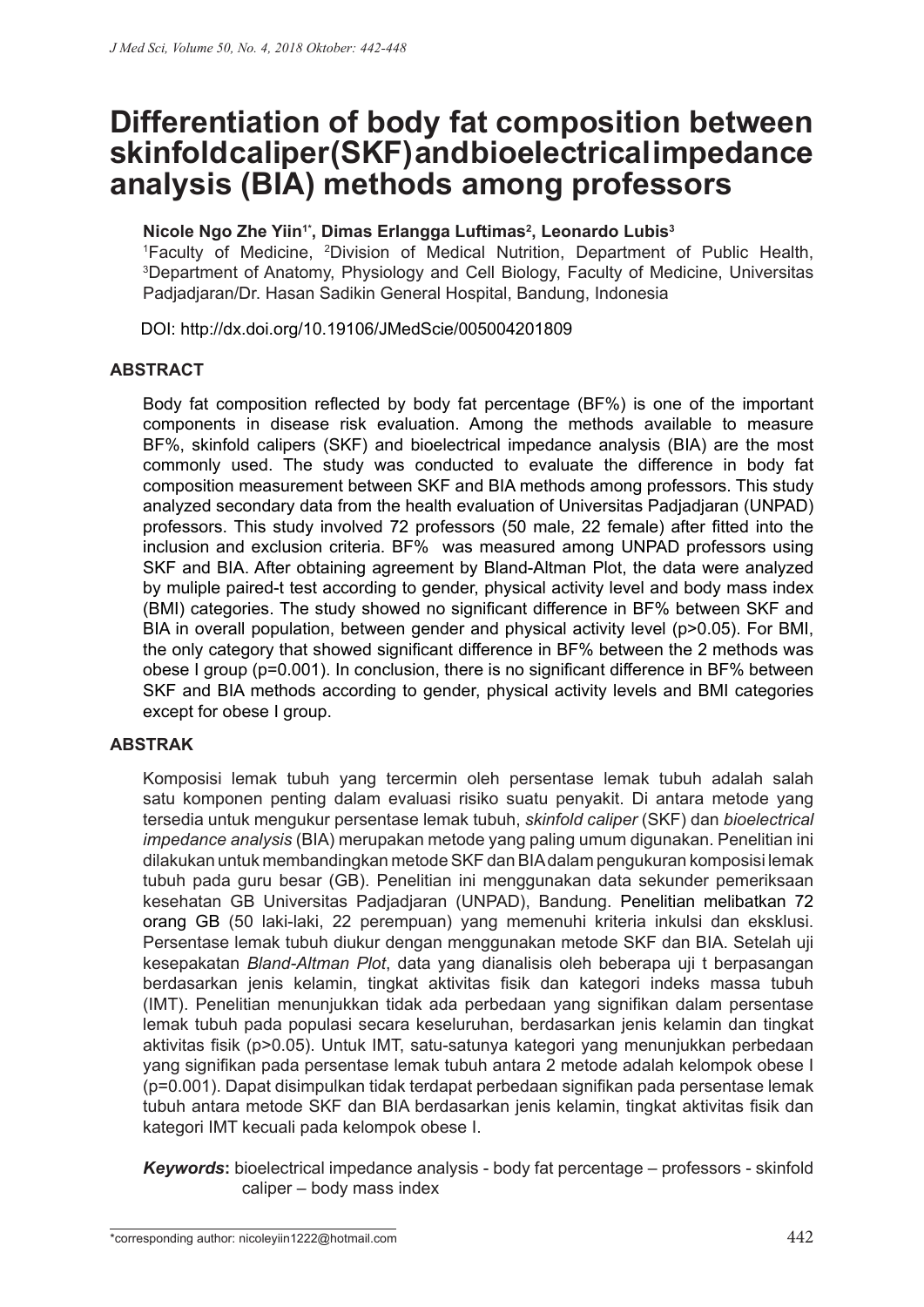## **INTRODUCTION**

Body fat composition that reflected by body fat percentage (BF%) is one of the important components in disease risk evaluation, especially regarding to the influence of excess body fat and its distribution on the onset of non-communicable chronic diseases.1 Assessment of body fat is still the prime focus of attention because it can give valuable information but its accurate measurement is difficult.<sup>1,2</sup> For precise evaluation, several methods are available which give a reasonably accurate measure of body fat composition, the most commonly and widely used methods due to their ease and feasibility are skinfold caliper (SKF) method and bioelectrical impedance analysis  $(BIA)$  method.<sup>3,4</sup>

Skinfold thickness is determined by pinching a fold of skin at the site and its thickness is measured using precision thickness calipers to represent the average thickness of the entire subcutaneous adipose tissue. Data from the sites of measurement will be used to analyzed by using specific formula to show the  $BF\%$ .<sup>5</sup> While BIA is a portable non-invasive method that introduces a passage of low-level current into the body and measure the impedance to the flow. After identifying the levels of resistance to the electrical current, the calculation from the difference in conductivity can yield fat mass and lean body mass.<sup>4,6</sup>Body fat percentage can give a significant variation not only across age, sex and ethnic groups but also the occupation of an individual. Different occupations result in different body shapes and body composition because of the various physical activities required for each job. Among the groups that tend to have high BF% is the group that from the academic field with limited physical activity. This is supported by a previous research that find the prevalence of hypertension among medical lecturers in a university where the results show that more than 80% of them are either overweight or obese.<sup>7</sup> Regarding to this, the health of professors is the main issue of concern because they have many

contributions to the society and the university as well. Because of their important role, professors require good health and body fitness to maintain their productivity. One of the factors that determine physical fitness is the BF%. This study was conducted to observe the difference in BF% between skinfold caliper and bioelectrical impedance analysis methods among professors based on gender, physical activity level, body mass index (BMI) categories.

## **MATERIALS AND METHODS**

## **Subjects**

The research was conducted by analytical comparative method using the cross sectional study design to compare the body fat composition of professors from Universitas Padjadjaran, (UNPAD) Bandung, Indonesia measured by SKF and BIA methods. The research was carried out at the Technical Service Unit of Health UNPAD from September to December 2016. The data were secondary data obtained retrospectively from the primary data of the previous research of UNPAD professors. Before the study proceeded, an ethical clearance letter with number 1022/UN6. C1.3.2/KEPK/PN/2016 was obtained from the Ethical Clearance Committee of Faculty of Medicine, UNPAD Bandung. Samples were collected using consecutive sampling technique. The inclusion criteria included active UNPAD professors that are still teaching including the emeritus professors with complete data needed consisting of sex, BMI and physical activity level. The subjects with very extreme body fat percentage results compared to the others were excluded.

### **Protocol of study**

Skinfolds were measured with a Lange SKF caliper by different enumerators at 4 anatomical sites: triceps, suprailiac, abdomen, and thigh. All skinfolds were measured to the nearest 0.5 mm on the right side of the body. Each site was measured 3 times with the mean recorded for analysis. Measurements were taken following the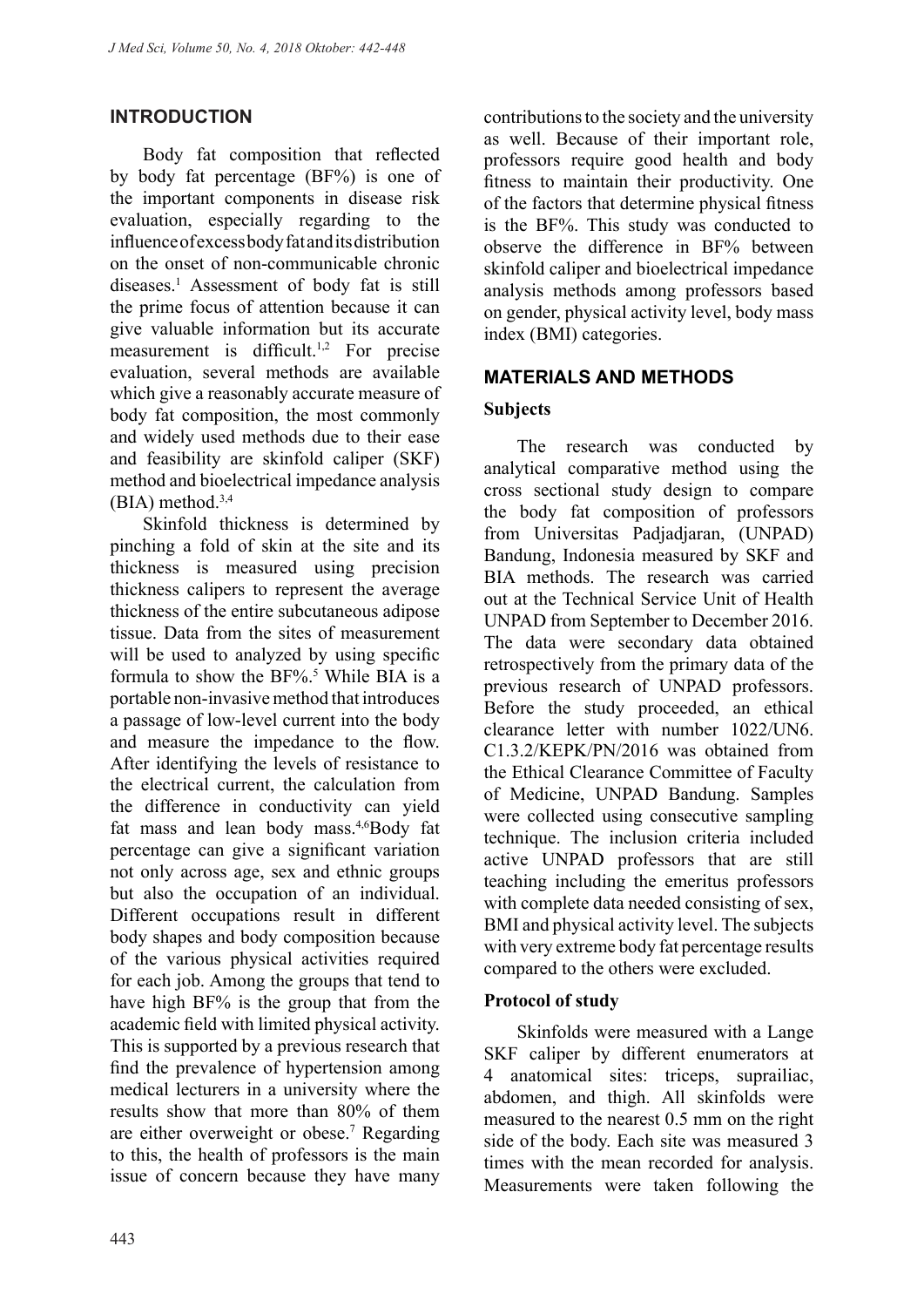recommended standardization procedures from the Anthropometry Standardization Reference Manual.<sup>5</sup> The BF% was then calculated by substituting the respective skinfold values into the Jackson and Pollock's generalized body composition '4-sites formula' according to male and female.8 The equations were as follow :

BF% (male) =  $0.29288$  (X) –  $0.0005$  (X)<sup>2</sup> +  $0.15845$  (Y) – 5.76377 (X) BF% (female) =  $0.29669$  (X) –  $0.00043$  (X)<sup>2</sup> +  $0.02963$  (Y) – 1.4072 (X)

Note:  $X = Sum of four skin folds (in mm)$  $Y = Age$  (years)

BIA was performed with subjects in standing position with both feet shoulderwidth apart using OMRON BIA analyzer HBF-306. Before the measurement, the data including sex, age, height and weight were inputted manually into the analyzer. Then the grip electrodes were held by both hands of the subjects and a 50kHz electric current passed from one hand to the other. The resistance value was measured. Body fat percentage that estimated by the prediction equations supplied by the manufacturers equation, was digitally displayed and recorded.

#### **Statistical analysis**

The distribution of the data collected was tested using Kolmogorov-Smirnov normality test (z>0.05). Agreement between methods was compared using Bland-Altman plot and the limits of agreement were estimated as the mean inter-method differences  $\pm$  1.96 SD. Multiple paired t-test were done to compare the BF% obtained from the 2 methods according the gender, physical activity level and BMI categories. Statistically significant result was considered when  $p < 0.05$ .

### **RESULTS**

TABLE 1 shows the characteristics of UNPAD professors according to gender,

physical activity level and BMI categories while TABLE 2 shows the mean value of each characteristics. From the results, UNPAD professors were dominated more by male than female. The mean age of the professors was  $72.9 \pm 9.2$  years. As much as 44% of the professors were aged 65-74 years old. The mean value for the BMI was  $26.0 \pm 4.4$  kg/m<sup>2</sup>, that falls into the category of obese I according to the WHO Asian classification of BMI. There were 33 inactive professors (45.8%) who did not meet the recommendations of the WHO GPAQ and 39 active professors (54.2%) who meet the recommendations. For the BF% derived from skinfold caliper and BIA methods, the mean value were similar,  $26.56 \pm 5.70$  % and  $26.62 \pm 6.65$  % respectively (TABLE 2).

TABLE 1. Characteristics of UNPAD professors

| Characteristic          |             | Frequency<br>$(n=72)$ | $\frac{0}{0}$ |  |
|-------------------------|-------------|-----------------------|---------------|--|
| Age                     |             |                       |               |  |
|                         | 45-54       | 2                     | 2.8           |  |
|                         | 55-64       | 9                     | 12.5          |  |
|                         | 65-74       | 32                    | 44.4          |  |
|                         | 75-84       | 27                    | 37.5          |  |
|                         | 85-94       | 1                     | 1.4           |  |
|                         | >94         | 1                     | 1.4           |  |
| Gender                  |             |                       |               |  |
|                         | Male        | 50                    | 69.4          |  |
|                         | Female      | 22                    | 30.6          |  |
| <b>BMI</b>              |             |                       |               |  |
|                         | Underweight | 3                     | 4.2           |  |
|                         | Normal      | 11                    | 15.3          |  |
|                         | Preobese    | 15                    | 20.8          |  |
|                         | Obese I     | 33                    | 45.8          |  |
|                         | Obese II    | 10                    | 13.9          |  |
| Physical activity level |             |                       |               |  |
|                         | Inactive    | 33                    | 45.8          |  |
|                         | Active      | 39                    | 54.2          |  |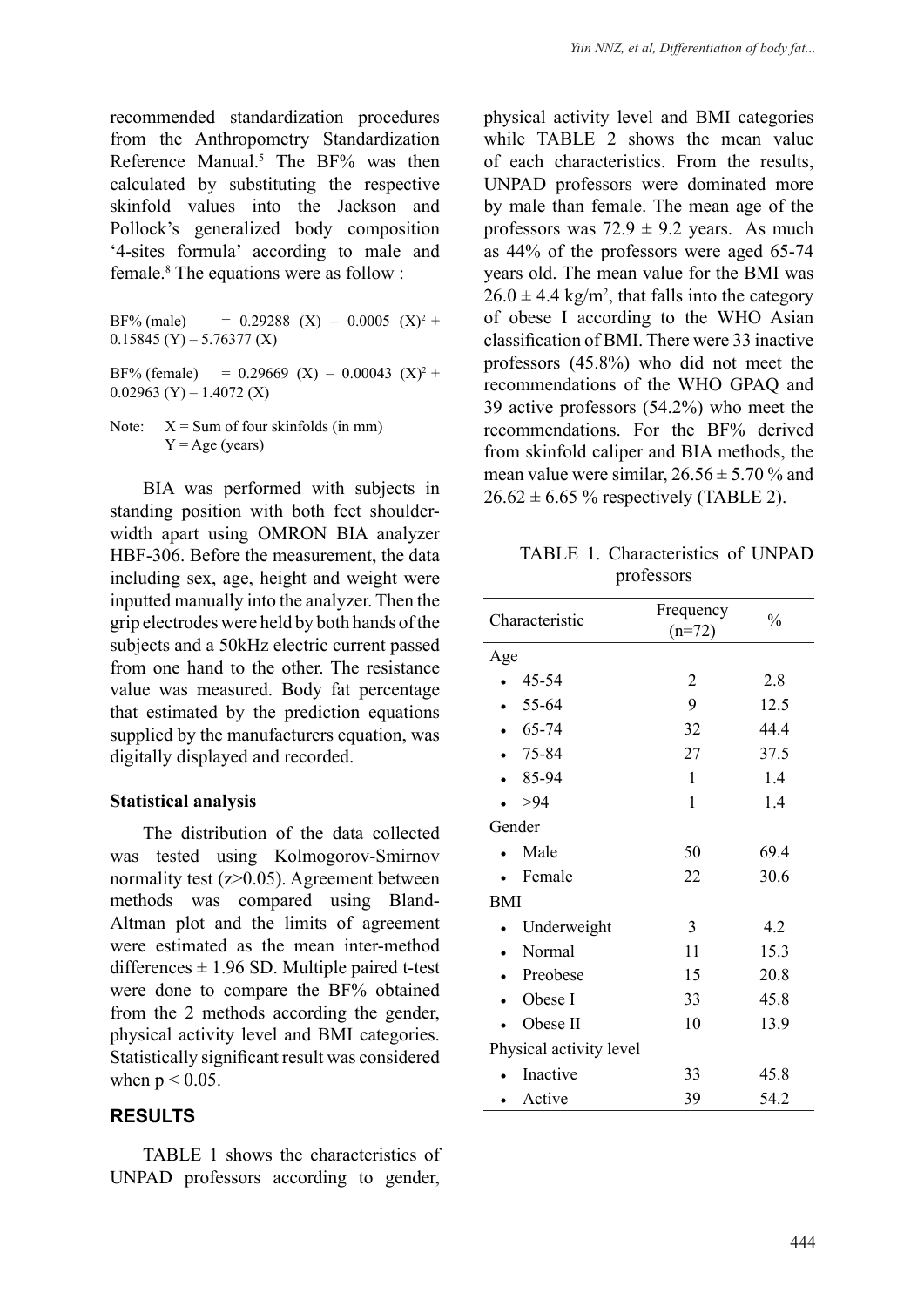| Characteristics          | Mean $\pm$ SD    |
|--------------------------|------------------|
| Age (years)              | $7290 \pm 92$    |
| BMI (kg/m <sup>2</sup> ) | $26.00 \pm 4.4$  |
| SK BF $(%)$              | $26.56 \pm 5.70$ |
| $BIABF$ $(\% )$          | $26.62 \pm 6.65$ |

TABLE 2. Mean value of characteristics of UNPAD professors

In the Kolmogorov-Smirnov normality test, the p-value obtained for the BF% from SKF and BIA method were both 0.200. It can be concluded that the distribution of the BF% from the methods was normal because p>0.05. As the data is normally distributed, Bland-Altman Plot was used to assess the comparability between the methods. Results suggested great agreement between the two methods by yielding a narrow limits of agreement.

Then, paired t-test was used to calculate the p-value to compare the mean BF% obtained from the two methods. Results showed that there was no significant difference between the BF% obtained from both SKF and BIA methods in the population as a whole with the difference  $0.06 \pm 4.66\%$  $, (p = 0.05).$ 

| TABLE 3. Results from paired t-test to |                             |  |  |
|----------------------------------------|-----------------------------|--|--|
|                                        | compare BF% between SKF and |  |  |
|                                        | <b>BIA</b>                  |  |  |

| Characteristic                        | p        | Mean<br>difference $(\% )$ |  |  |  |
|---------------------------------------|----------|----------------------------|--|--|--|
| Gender                                |          |                            |  |  |  |
| $\bullet$ Male                        | 0.338    | $-0.09 \pm 0.67$           |  |  |  |
| $\bullet$ Female                      | 0.999    | $-0.03 \pm 8.51$           |  |  |  |
| Physical activity level               |          |                            |  |  |  |
| • Inactive                            | 0.987    | $0.14 \pm 4.96$            |  |  |  |
| $\bullet$ Active                      | 0.855    | $-0.13 \pm 4.45$           |  |  |  |
| BMI                                   |          |                            |  |  |  |
| • Underweight                         | 0.432    | $-0.86 \pm 1.52$           |  |  |  |
| • Normal                              | 0.090    | $-0.70 \pm 1.24$           |  |  |  |
| • Preobese                            | 0.705    | $0.71 \pm 7.09$            |  |  |  |
| • Obese I                             | $0.001*$ | $-0.80 \pm 1.22$           |  |  |  |
| • Obese II                            | 0.459    | $2.14 \pm 8.74$            |  |  |  |
| $*$ n value is significant $n < 0.05$ |          |                            |  |  |  |

 $\mathbf{p}\text{-value}$  is significant,  $\mathbf{p} < 0.05$ 

Multiple paired t-test were then conducted to evaluate the mean difference in the BF% measured by SKF and BIA methods based on gender, physical activity level and BMI categories. Between genders, the p-values for the BF% measured by SKF and BIA methods were 0.338 and 0.999 respectively  $(p>0.05)$ . It can be concluded that there was no significant difference in the BF% measured by both SKF and BIA methods between male and female groups.

When analyzed by physical activity level, similar results were exhibited in the BF% measured by the two method between active and inactive groups  $(p>0.05)$ , showing there was no significant difference. For the BMI, the only category that showed significant difference in BF% between the 2 methods is obese I group  $(p=0.001)$  where SKF measured higher BF% in obese I professors than BIA method while the other categories showed no significant difference.

#### **DISCUSSION**

Fifty percent of the UNPAD professors from the research fall into the obese I and II categories and relatively they have higher BF% measured by both skinfold caliper and BIA methods. In terms of age, there is more than 50% of the professors aged 60 years old and above and they belong to the 'elderly' group according to Law of Republic Indonesia No. 13 year 1998 on Older Persons Welfare where elderly refers to a person who is aged 60 years old and above.<sup>9</sup> From the results, most of the comparisons do not show significant differences between SKF and BIA methods as suggested in the hypothesis. The only significant difference found in the BF% between the 2 methods is the obese I group. The difference can be explained by the gender differences, aging process, difference in skinfold compressibility, difference in the skills of measuring technicians, hydration status and physical activity before measurement.

A study was conducted in military men to compare their BF% using SKF, BIA and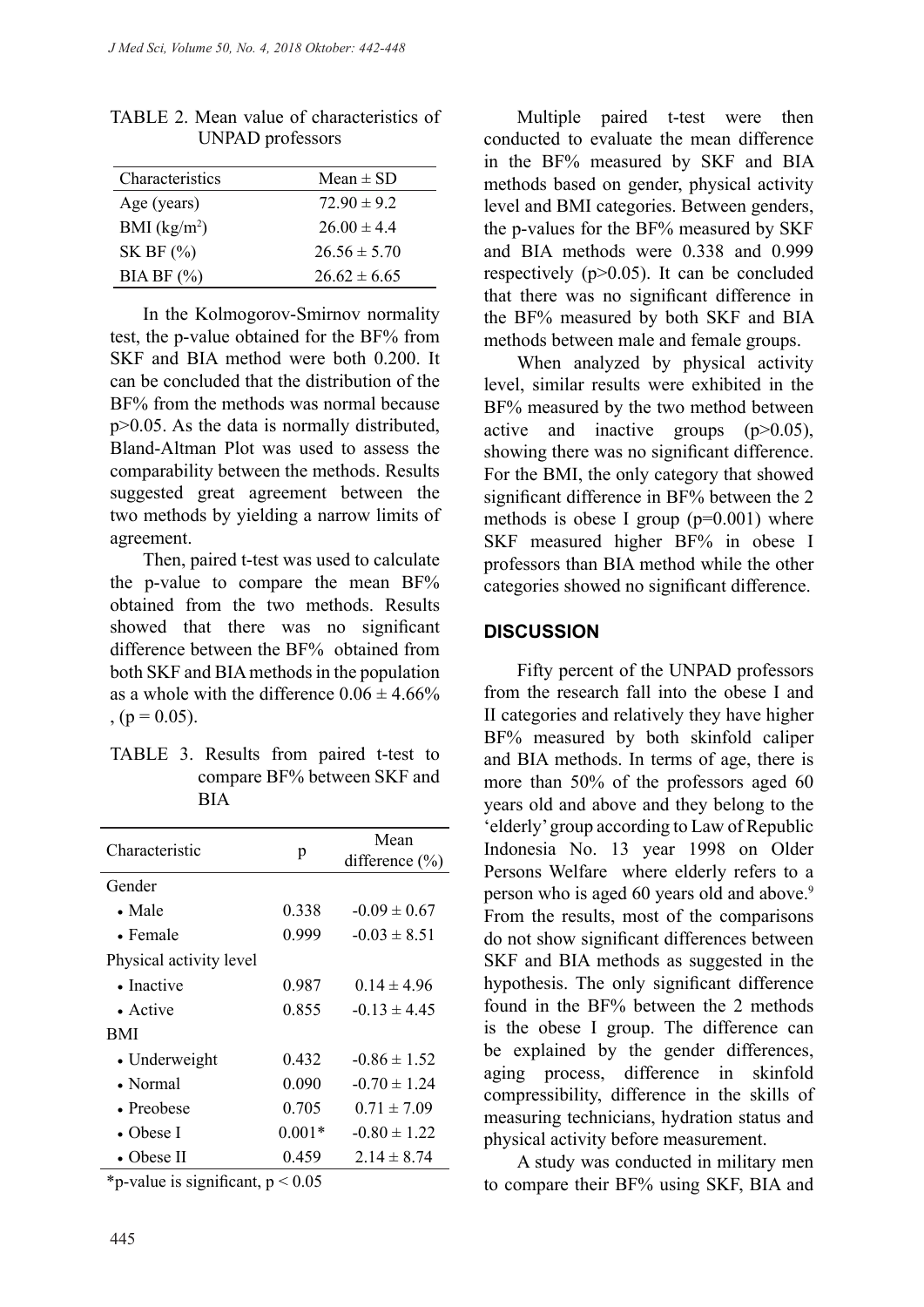ultrasound (US) and the results showed that there was no significant difference between SKF and BIA in relation to US.<sup>10</sup> While another previous research showed that there was no statistically difference in the mean BF% estimated by between SKF and BIA in the population of physically active athletes, that is similar with the result of this present study.2 From the data, UNPAD Professors are dominated by male. The fat distribution between male and female is different and this may contributes to the difference in the BF% measured by SKF and BIA. Compared to male, female have more adipose tissue and mainly it is stored subcutaneously before menopause. After menopause, female are prone to display a more android fat distribution. In this study, female professors mostly are in post-menopausal stage where there is an increase in total body fat mass due to the decreased estrogen level as estrogen plays an important role in regulating body fat distribution in women.<sup>11,12</sup>

Besides, aging process is another possible factor that responsible to the difference in the results. Aging is associated with its inherent changes in body composition may induce errors in estimations in BF%. Fat-free mass (FFM) progressively decreases, whereas fat mass increases along with aging. Aging is also related with a redistribution of both body fat and FFM with a greater relative increase in intraabdominal fat than in subcutaneous or total body fat.<sup>13</sup> Therefore, the BF% obtained from SKF might not be the precise value of the body fat content of professors because the use of the SKF depends on the assumption that the skin thickness may represent a constant proportion of total body fat. $11$ 

Moreover, skinfold thicknesses are influenced by the compressibility of subcutaneous that differs by age and sex. The measurement error of skinfold may be increased by the inter-individual differences in skinfold compressibility.11The difference in the results maybe also be the result of the fact that females have less compressible SKF than males and compression of the fat layer during the use of calipers.<sup>3,10</sup> Almost half of the professors are obese and it makes the precise measurement of their skinfolds difficult because of the difficult handling of the thick skinfolds. As the skinfold calipers have upper measurement limit, the calipers may not enough to hold the thick skinfold in obese professors. It is a challenge for the enumerators to truly measure the skinfold that consists of a double thickness of skin and underlying adipose tissue leaving the underlying muscle undisturbed. The enumerators may struggle to grasp and hold a large skinfold while reading the caliper dial and it relies highly on the techniques of the enumerators.<sup>14</sup>

When SKF is performed correctly, the results can be compared with hydrostatic weighing which is the gold standard method of body composition. However, when skinfold assessment is not carried out properly, the resulting data and findings may not applicable as it will amplify the potential error. When experienced practitioners measure the same participant, the difference in skinfold site even as little as 1 cm will give significantly distinct results. Therefore, the accuracy of the data largely depends on the skill level of the skinfold technician. In the research, the measurement of BF% are conducted by different enumerators for the total 72 professors. Inter-observer variations and errors may occur because of the different handling of the calipers. The enumerators are trained but not well-trained, they receive training for the measurement event only. Thus, the skills possessed by them may not be proper enough to produce accurate measurement. Besides that, there are few important techniques to yield usable skinfold values including the proper caliper alignment and placement on the fold, duration of measurement (1- to 2-s placement), and the rotation of sites measured during the assessment. It also possible for the measurement error to occur due to error in land-marking the skinfold site. $1,15$ 

These 2 methods are based on the assumption that the body can be considered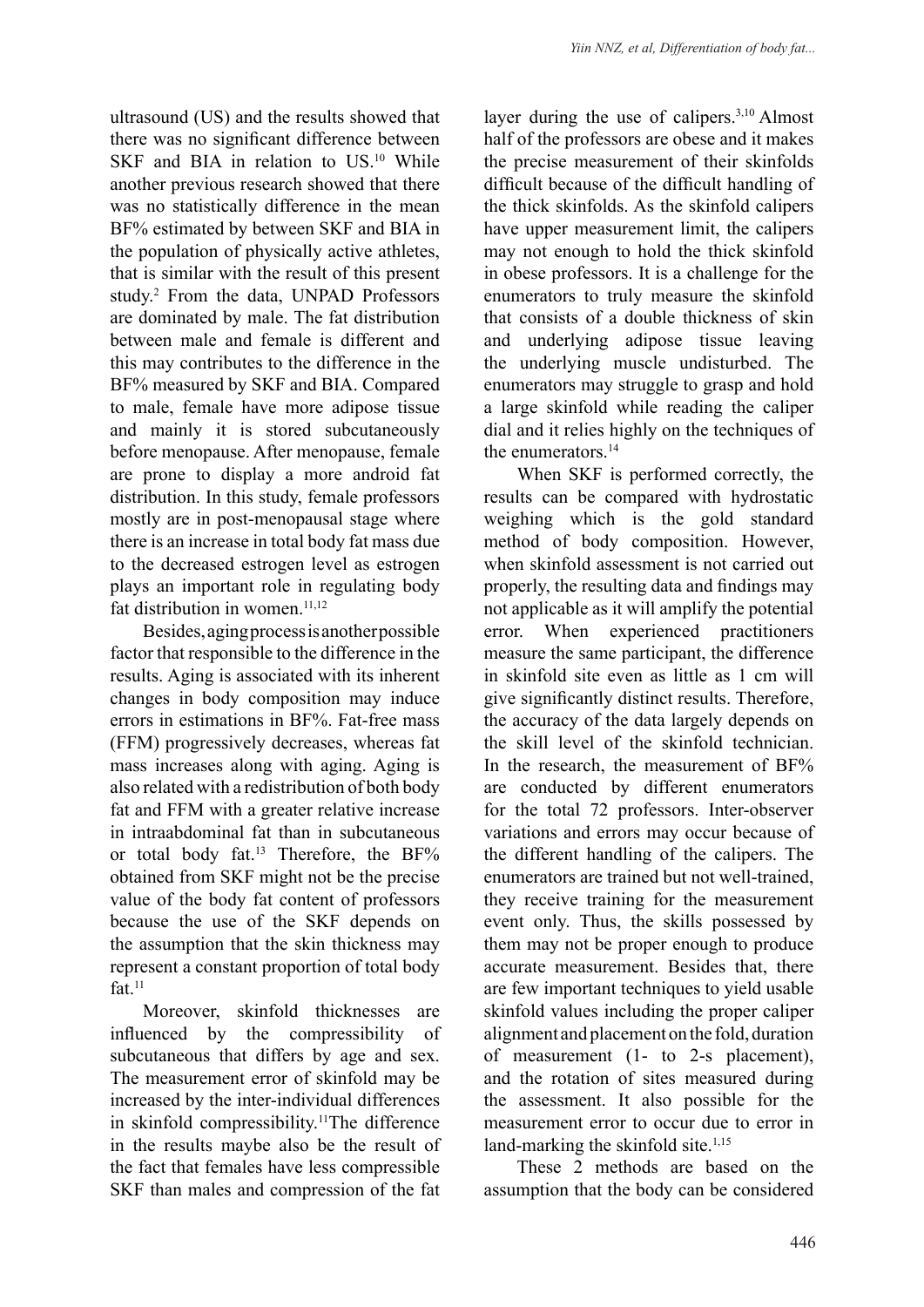to consist of two compartments of relatively constant composition but which are distinctly different; these compartments are: the body fat, which includes the entire content of chemical fat or lipids in the body, and the fat-free mass (FFM), which includes all the rest of the body apart from fat.16 But realistically the body is not always made up by constant composition of both fat mass and FFM due to many influencing factors. The variability of the BIA method may be explained by the principles of the method. BIA is based on the principle that different biologic tissues offer various opposition to the electric current passed through. Fat with low quantity of fluids show high resistance while lean tissues with high fluid content are good electrical conductors.4 Therefore, one's hydration status has great influence on the result of BIA where the states of altered hydration status such as dehydration or water retention can have big impact on the result. Other factors such as moderate to intense physical activity level, consumption of food and beverages before measurements and the use of diuretics may change the measured impedance.4,6 In addition, the error might be strengthened by variations in the posture of the individual during the exam of BIA, and the contact and location of the electrode. The variations may lead to inconsistent resistance and reactance values, impairing the accurate measurement.4 The limitations of the research is both the hydration status and physical activity level before measurements are not assessed where these two factors might affect to the measurement of BF% by BIA. Because the data used are secondary data so it is hard to assess the confounding factors that can affect the BF% measurement by SKF and BIA methods.

## **CONCLUSION**

There is no significant difference in the BF% of UNPAD professors measured by the SKF and BIA except those in obese I group. In present study, it cannot be concluded that one method is more accurate than the other due to a gold standard method is not applied as a criterion to be compared with. Suggestion for the future study is to discover a gold standard method to estimate BF% among professors especially elderly professors. Therefore, it is recommended that the choice of which method to use in the application in the daily practice depends on the researches after taking into account of the advantages and disadvantages of the two methods to measure the BF% of the professors.

## **ACKNOWLEDGEMENTS**

We would like to thank the Faculty of Medicine, UNPAD, Bandung for allowing us to conduct this research. We would like to thank our colleagues for their assistance during the study.

## **REFERENCES**

1. Holmstrup ME, Verba SD, Lynn JS. Developing best practices teaching procedures for skinfold assessment: observational examination using the Think Aloud method. Adv Physiol Educ 2015; 39(4):283-7.

http://dx.doi.org/10.1152/advan.00044.2015

- 2. Ostojic S. Estimation of body fat in athletes: skinfold vs bioelectrical impedance. J Sports Med Phys Fitness 2006; 46(3):442-6.
- 3. Barreira TV, Renfrow MS, Tseh W, Kang M. The validity of 7-site skinfold measurements taken by exercise science students. Int J Exerc Sci 2013; 6(1):20-8.
- 4. Mialich MS, Maria J, Sicchieri F, Afonso A, Junior J. Analysis of body composition: a critical review of the use of bioelectrical impedance analysis. Int J Clin Nutr 2014; 2(1):1-10.
- 5. Centres for Disease Control and Prevention. Anthropometry procedures manual. Natl Heal Nutr examinatory Surv 2007; 102.
- 6. Dehghan M, Merchant AT. Is bioelectrical impedance accurate for use